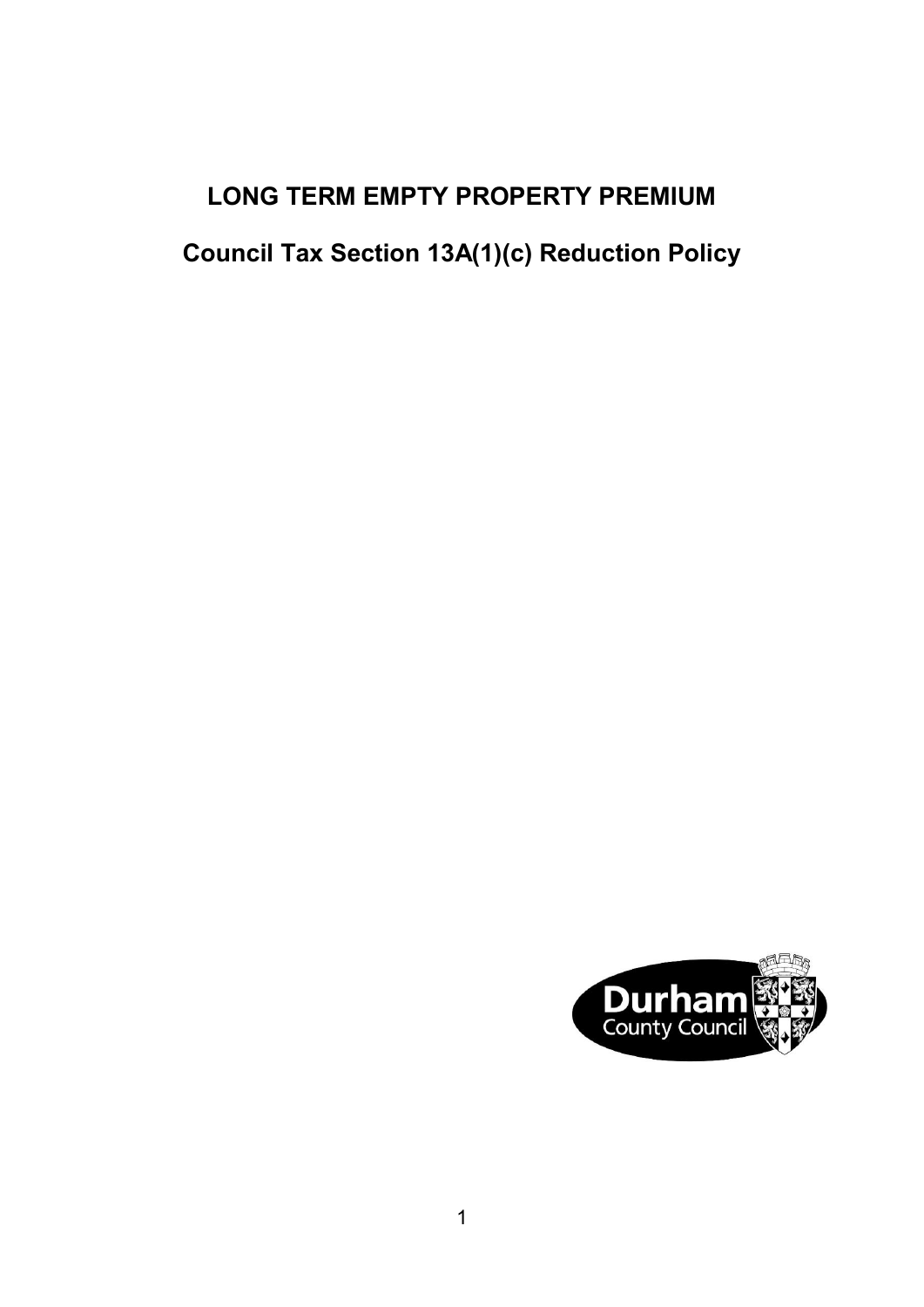## **Contents**

- **[1 Introduction and Purpose of Policy Document](#page-2-0)**
- **[2 Long Term Empty Property Premium](#page-2-0)**
- **[3 Council Tax Section 13A\(1\)\(c\) Reduction Policy](#page-3-0)**
	- **3.1 [Introduction](#page-3-0)**
	- **3.2 [Legislation](#page-3-0)**
	- **[3.3 Durham County Council Policy](#page-3-0)**
	- **3.4 [Criteria](#page-3-0)**
	- **[3.5 The Application](#page-4-0)**
	- **[3.6 The Decision-Making Process](#page-5-0)**
	- **[3.7 Review of Decision](#page-5-0)**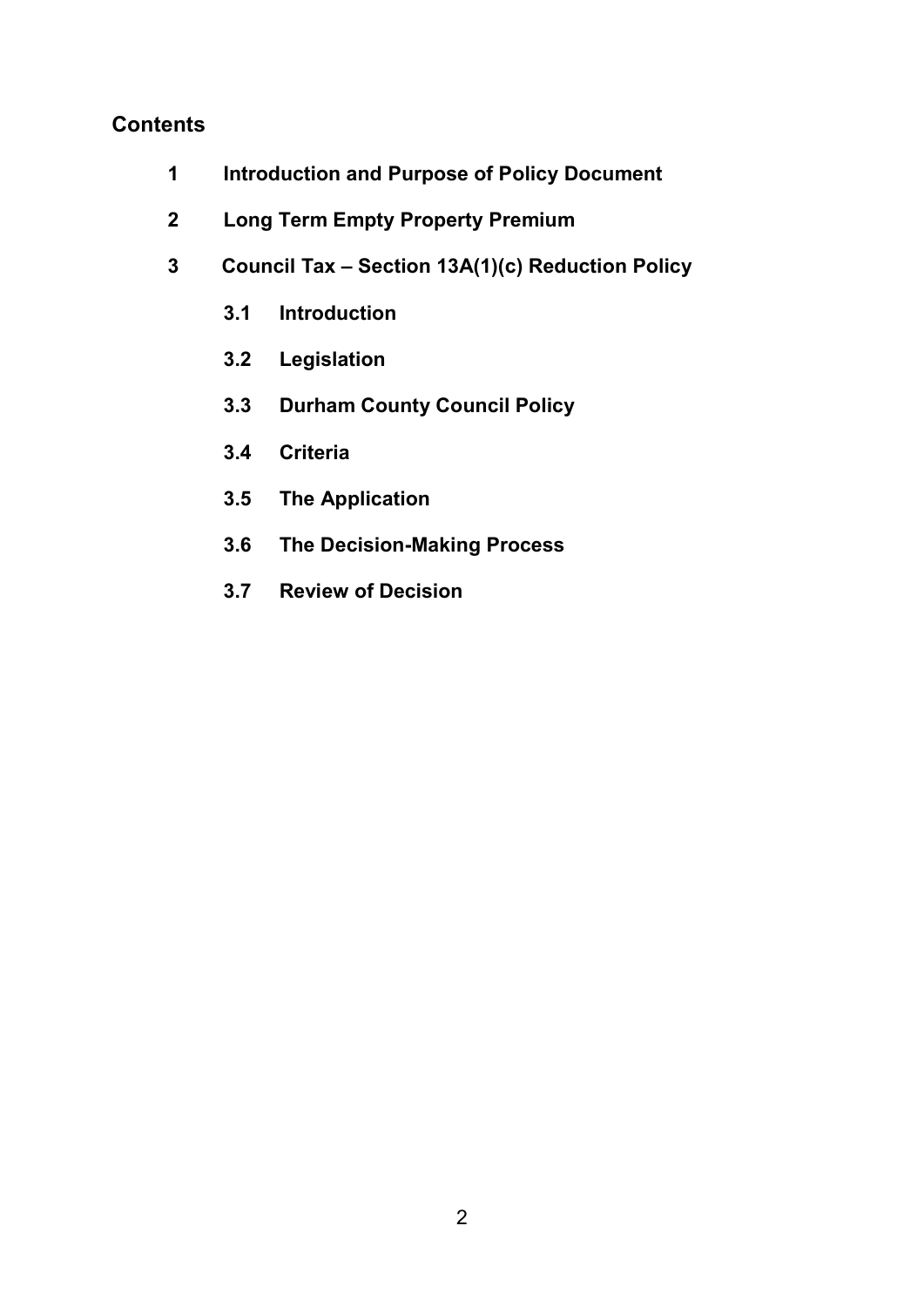## <span id="page-2-0"></span>**1 Introduction and purpose of Policy Document**

- 1.1 This policy sets out the council's approach to the awarding of a discretionary Section 13A(1)(c) discount under certain circumstances for properties subject to the council's Empty Homes Premium. It has been designed to ensure that all customers making an application for relief are treated in a fair, consistent and equal manner.
- 1.2 This policy has been written to:

Set guidelines for the factors that should be considered when deciding to award or refuse an application.

Set out the delegated authority to award relief in appropriate circumstances.

Establish an appeals procedure for customers dissatisfied with a decision.

Safeguard the interest of the local taxpayers by ensuring that funds that are allocated for the award of relief are used in the most effective and economic way.

# **2 Long Term Empty Property Premium**

2.1 The council's policy with regards to Long Term Empty Properties is as follows:

From 1 April to 31 March 2020 any domestic property that is deemed to be long term empty (empty for more than two years) will be charged a 50% premium (extra charge)

From 1 April 2020 any domestic property that is deemed to be long term empty will be charged the following premium (extra charge):

- Properties empty between 2 and 5 years a 100% premium
- Properties empty greater than 5 years a 200% premium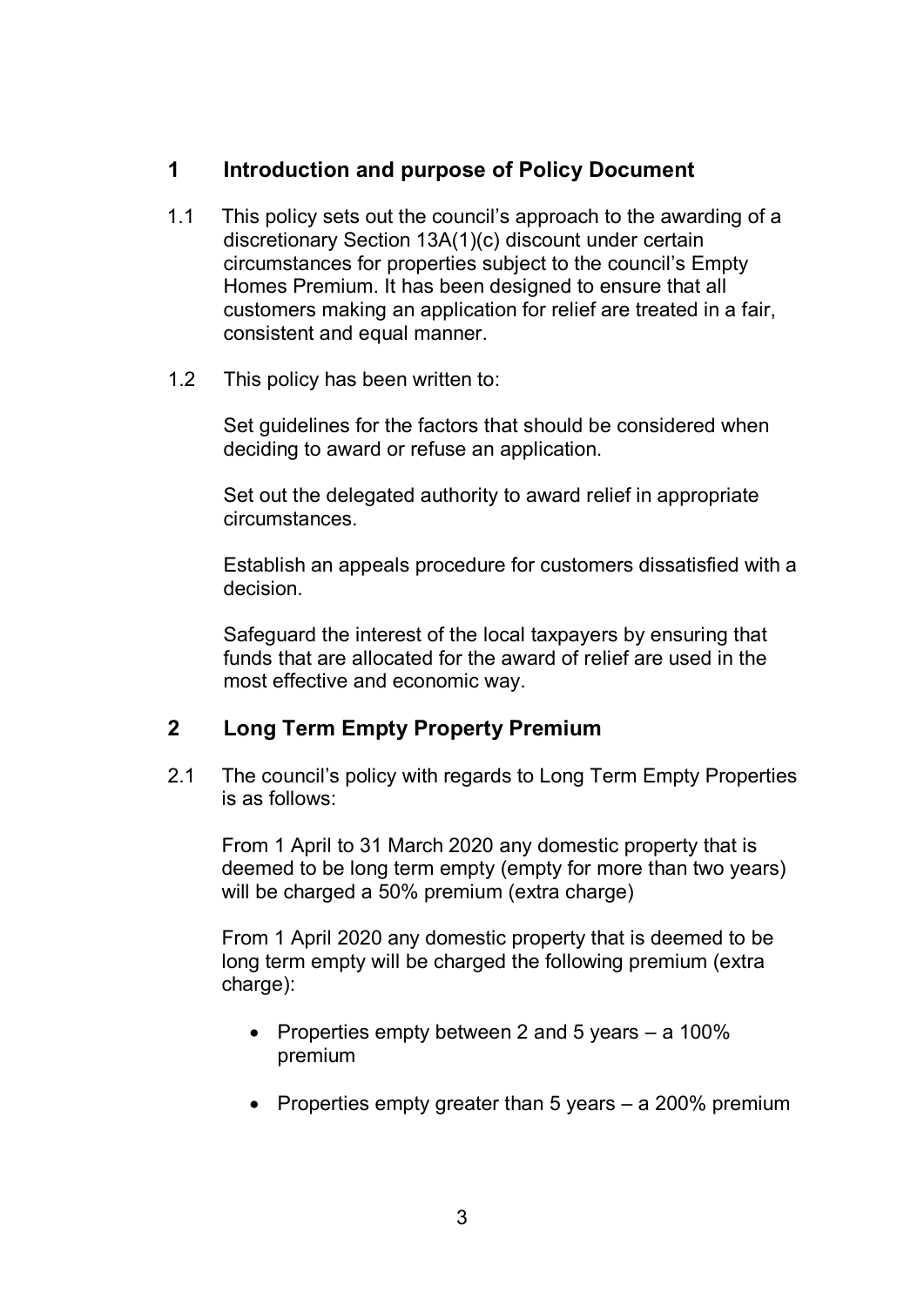## <span id="page-3-0"></span>**3 Council Tax Section 13A(1)(c) Discretionary Reduction Policy**

#### **3.1 Introduction**

3.1.1 Councils have the power to reduce the amount of council tax a person must pay to such an extent as they see fit. This includes the power to reduce an amount to nil and may be exercised in relation to cases or by determining a class of property in which liability is to be reduced to an extent provided for by the determination. There is a cost to the council in respect of any hardship relief awarded and is met by the council's collection fund.

#### **3.2 Legislation**

3.2.1 The ability to reduce a council tax charge is included in Section13A Local Government Finance Act 1992 as amended by Local Government Act 2003, section 76. Section 76 gives councils the authority to make a discretionary reduction in council tax in circumstances that it deems appropriate.

# **3.3 Durham County Council Policy**

- 3.3.1 Durham County Council has defined certain circumstances where properties subject to the Empty Homes Premium may have the impact of the Empty Homes Premium offset by a section 13A(1)(c) discount. In all such circumstances the liable person will remain subject to a 100% council tax charge.
- 3.3.2 Applications for a reduction will only be considered in individual cases where extenuating circumstances can be demonstrated for a property remaining unoccupied and unfurnished for more than two years.
- 3.3.3 Where an application is successful, the discount will be applied directly to the council tax account.

#### **3.4 Criteria**

- 3.4.1 Each application will be assessed on its individual merits. When assessing applications, the following considerations will be made:
	- **Properties for sale or rent** only where the owner is genuinely seeking to sell or rent the property in local market conditions (at a realistic selling price or rent level)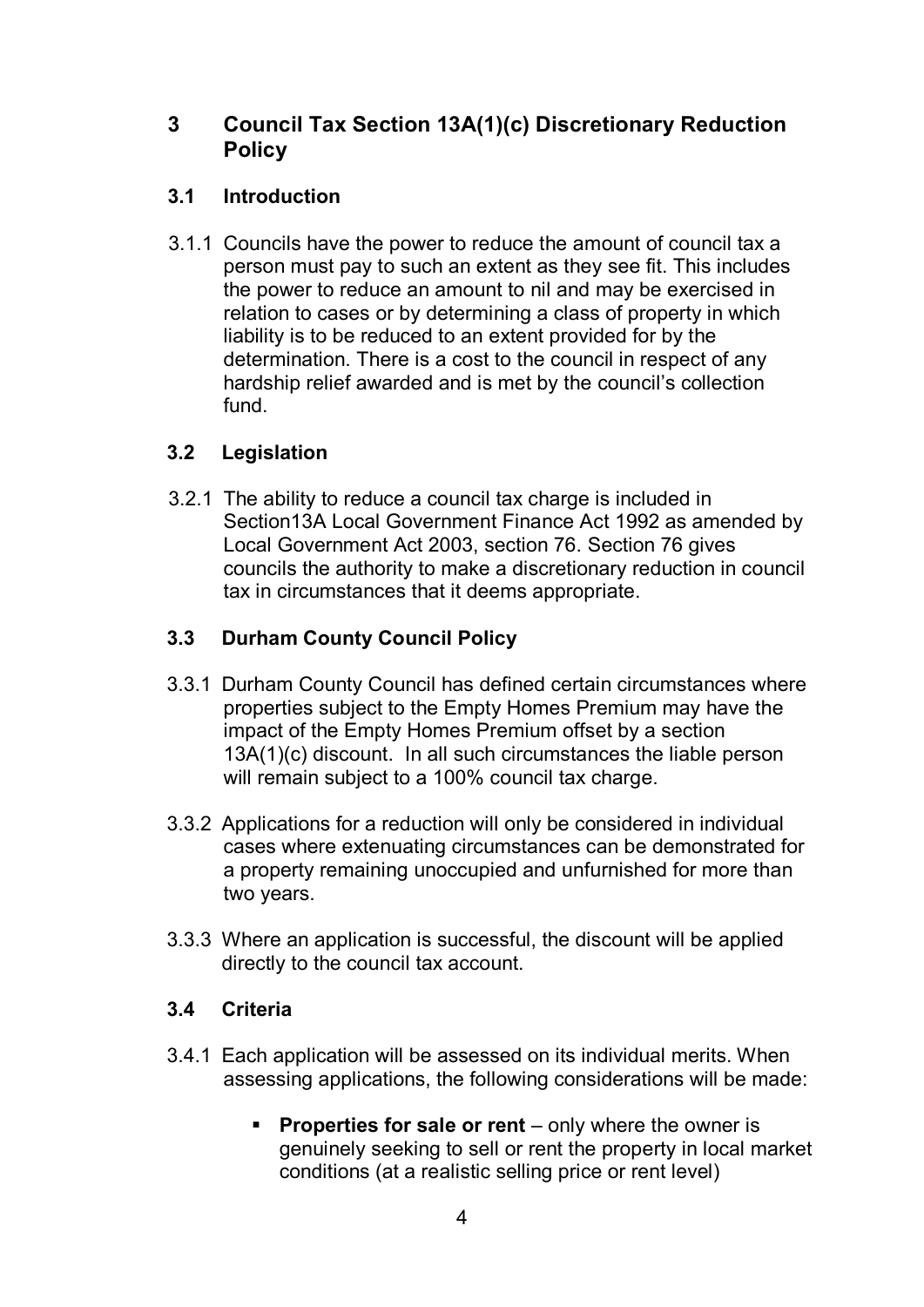<span id="page-4-0"></span>advertised on the open market through an estate agent. Applicants will need to provided evidence that they have engaged with the council's Housing Solutions team in terms of any help that may be available from the council concerning potential upgrades and grants to enable to property to be sold/let.

- **Properties in need of renovation** only where the new owner is acting to return the property to occupation and can provide evidence that the action has been continuous and realistic. The Housing Solutions team may be able to help with grants to assist.
- **Owners who are experiencing legal or technical issues** which are preventing the sale or letting of the property  $- A$ solicitor's or legal conveyancer's letter should be produced as evidence detailing the reasons preventing sale or letting.
- **Properties being deliberately kept empty as a result of interventions to support regeneration of an area** and for those waiting to be demolished as part of this – details of the regeneration scheme and how it affects the properties involved will need to be supplied.
- 3.4.2 All applications are only intended as short-term assistance. Any award will not extend beyond the financial year in which it is awarded and should not be considered as a way of reducing council tax liability indefinitely.
- 3.4.3 Details of how the Housing Solutions team can help you can be found via:
	- the web page <http://www.durham.gov.uk/emptyhomes>
	- by email at [privatesectorhousing@durham.gov.uk](mailto:privatesectorhousing@durham.gov.uk) or
	- by telephone 03000 268000

# **3.5 The Application**

3.5.1 All applications should be made in writing or electronically from the council tax payer, their advocate/appointee or a recognised third party acting on their behalf, using the relevant form and contain the necessary information including all necessary evidence. Postal application forms and any supporting information should be completed and returned to: -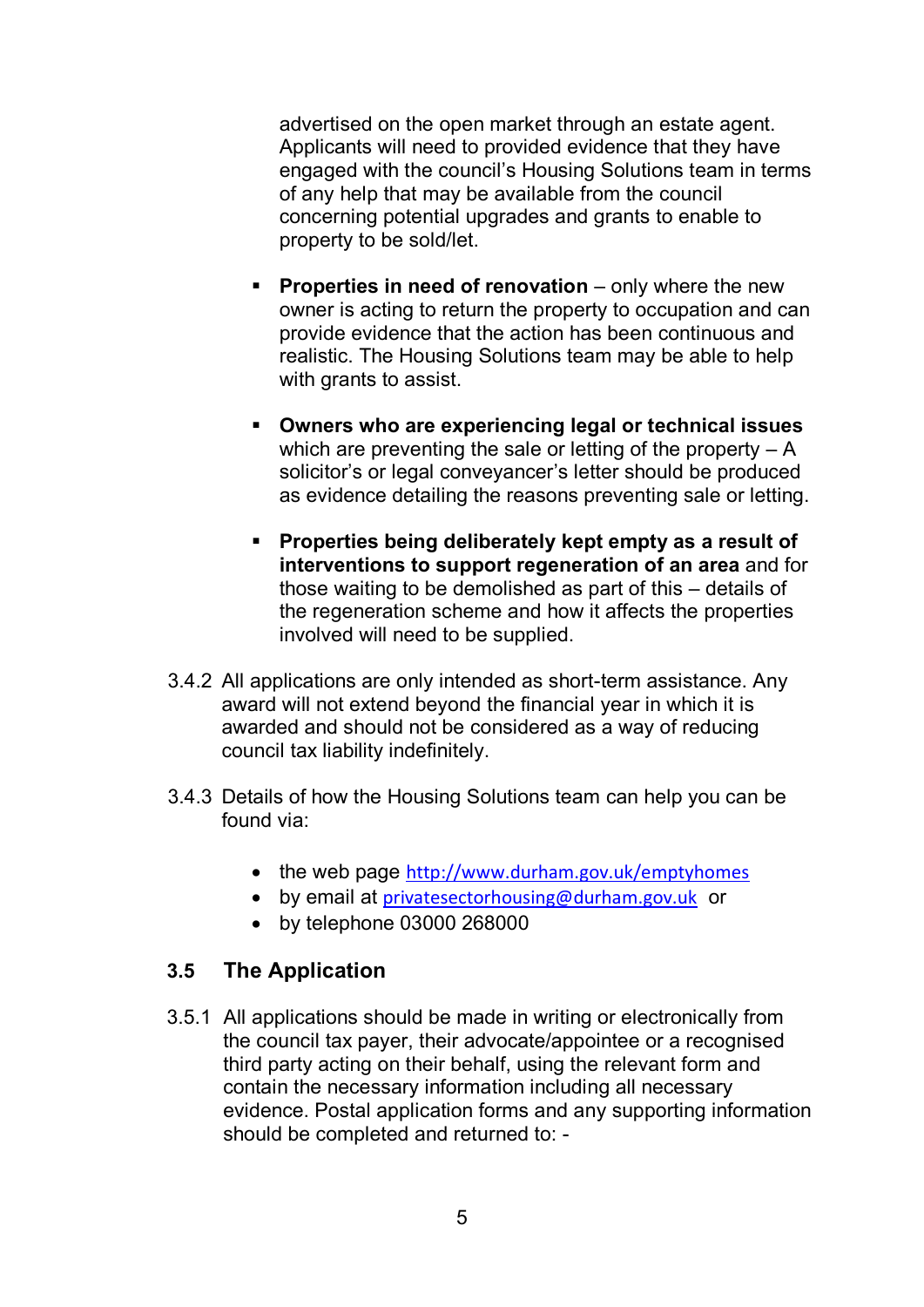Durham County Council Revenues and Benefits PO Box 238 **Stanley** Co Durham DH8 1FP

- <span id="page-5-0"></span>3.5.2 It is the responsibility of the council tax payer applying for relief to provide enough information and documentary evidence to support their applications. If the council tax payer applying does not or will not provide the required evidence; the application will still be considered, but only based on the information and evidence provided. No costs will be borne by the council in the provision of this evidence.
- 3.5.3 Further information may be requested to support an application. Where a request for further information is made, the information must be provided within four weeks. Failure to provide information within four weeks may lead to the refusal of the application unless good cause can be shown.

#### **3.6 The Decision-Making Process**

- 3.6.1 Upon receipt of a signed application and all supporting documentation / information a standard decision-making process will be followed:
	- Applications will be considered by Assessments and Awards Team within 28 days of receipt of a signed application and all supporting information.
	- The council tax payer will be advised in writing of the decision within 21 days of receiving enough information and revised council tax demand notices issued where applicable.

#### **3.7 Review of Decision**

- 3.7.1 The council will accept a request from a council tax payer for a redetermination of its decision.
	- Re-determination of the decision will be by Head of Finance and Transactional Services.
	- Requests should be made in writing stating reasons why it is believed that the decision should be reviewed.